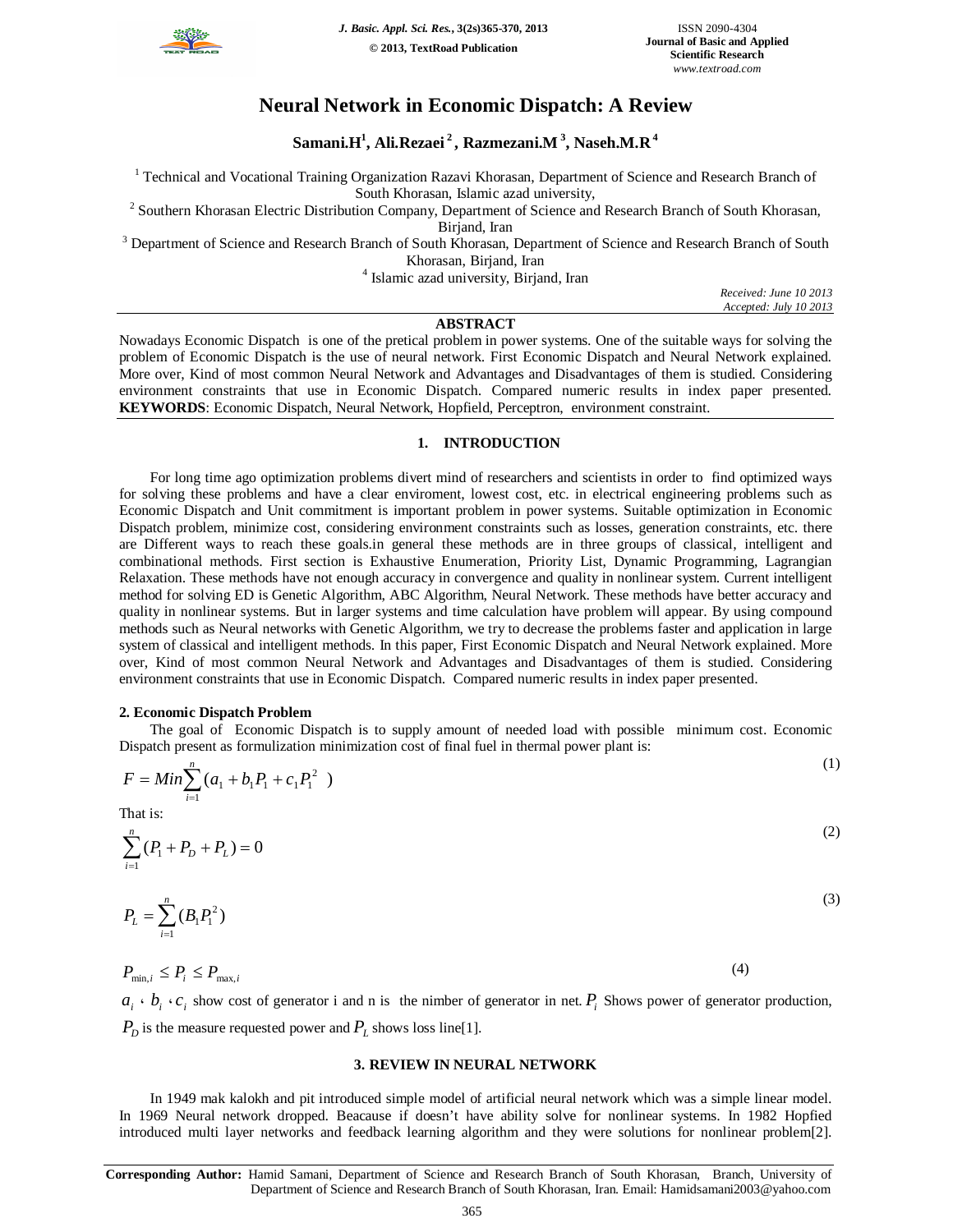#### Samani *et al.,*2013

Neural network is improving in analysis dimention, numberic dimention, etc. Neural network application in engineering problem such as signal process, Unit Commitment, etc. In this paper we will present working which is done for application of neural network in Economic Dispatch. neural network is method of human for electronic simulation of brain. So in order to understand how a neural network work, first all must know how gray cells works. Our brain is made of almost 100 bilion very small units called nouron. Each of them adjoin to thousands of other nouron and tie in with them by electrochemical signals. Signals which is reach to one nouron is recieved by conjuctions which are branched at the end of core of neural cell. Nouron always recieve signals from these entrances in itself in some way. If final results is more them of limen amount, nouron is hot and make voltage and forward signal to the cells which is called axon. neural network is made of many artifical nourons. One artifical nouron in simple way model biologic nouron by electronic. Number of nouron which is used depend on duty performance. Figur. 2 shows different ways for conjutions of artifical nourons to make a neural network. We will describe the more common way which called feedforward network.



**Figure .1**.simple model of neural network

Each entrance to nouron has its weight. Numbercal weight float with binary point and these are things is adjusted while teaching neural network. There are positive and negative weights in neural network. So they can have stimulation effect on each entrance while each entrance arrive to the core, is multipied its weight and them collect core of all entrances. Finally give output. If output be more than limen, nouron has on output signal. If stimulation be lower than one nouron output is zero. This case is showed with step function. Some formuls can be beneficial. A nouron can have from one to n number entrance. Entrances is showed with  $x_1, x_2, x_3, \dots, x_n$  and weight with  $w_1, w_2, w_3, \dots, w_n$  total of

weight multiplie entrances is showed with  $x_1w_1, x_2w_2, x_3w_3...$ ,  $x_nw_n$ , which is called stimulation before.

$$
a = x_1 w_1 + x_2 w_2 + \dots + x_n w_n
$$
  
\n
$$
a = \sum_{i=1}^{n} x_i w_i
$$
\n(6)

 $(5)$ 

If stimulation be more than limen output a is 1. 
$$
i = 1
$$
.  $j = 1$ .  $j = 1$ .  $j = 1$ .  $j = 1$ .  $j = 1$ .  $j = 1$ .  $j = 1$ .  $j = 1$ .  $j = 1$ .  $j = 1$ .  $j = 1$ .  $j = 1$ .  $j = 1$ .  $j = 1$ .  $j = 1$ .  $j = 1$ .  $j = 1$ .  $j = 1$ .  $j = 1$ .  $j = 1$ .  $j = 1$ .  $j = 1$ .  $j = 1$ .  $j = 1$ .  $j = 1$ .  $j = 1$ .  $j = 1$ .  $j = 1$ .  $j = 1$ .  $j = 1$ .  $j = 1$ .  $j = 1$ .  $j = 1$ .  $j = 1$ .  $j = 1$ .  $j = 1$ .  $j = 1$ .  $j = 1$ .  $j = 1$ .  $j = 1$ .  $j = 1$ .  $j = 1$ .  $j = 1$ .  $j = 1$ .  $j = 1$ .  $j = 1$ .  $j = 1$ .  $j = 1$ .  $j = 1$ .  $j = 1$ .  $j = 1$ .  $j = 1$ .  $j = 1$ .  $j = 1$ .  $j = 1$ .  $j = 1$ .  $j = 1$ 

different ways. One of ways to organize nouron name feedforward network. Its name related to nourons of erery layer graze from output of next layer untill reaching last layer of neural network. Figure 3 shows multi layer neural network.



**Figure .2**.multi layer neural network

Every entrance sent out to the nourons which is hidden in layers. Then output nouron of this layer connected to all nouron. Every number of hidden layers with feedforward network is possible. But usually for problems we can solve , one layer is enough. More over number of nouron which is used in figure are arbitary. One layer can have many nourons which all of them depends on this problem. Now we describe Economic Dispatch then solution of neural network is studied to make clear concept of neural network[3].

3.1. Kind of high usage neural network in Economic Dispatch

#### **3.1.1. Hopfied Neural Network**

Hopfied neural network use for recognizing of model. Hopfied neural network all of the nouron similarly and non of them have distinguuished as an out put or input. First nouron nourish by entrauces. Then inside repitition of network is the reason of convergence to the one of the models. One of the disadvantage of Hopfied neural network is convergence to the answer which is not in models. Hopfied neural network is used for eliminition of harmonic and noise also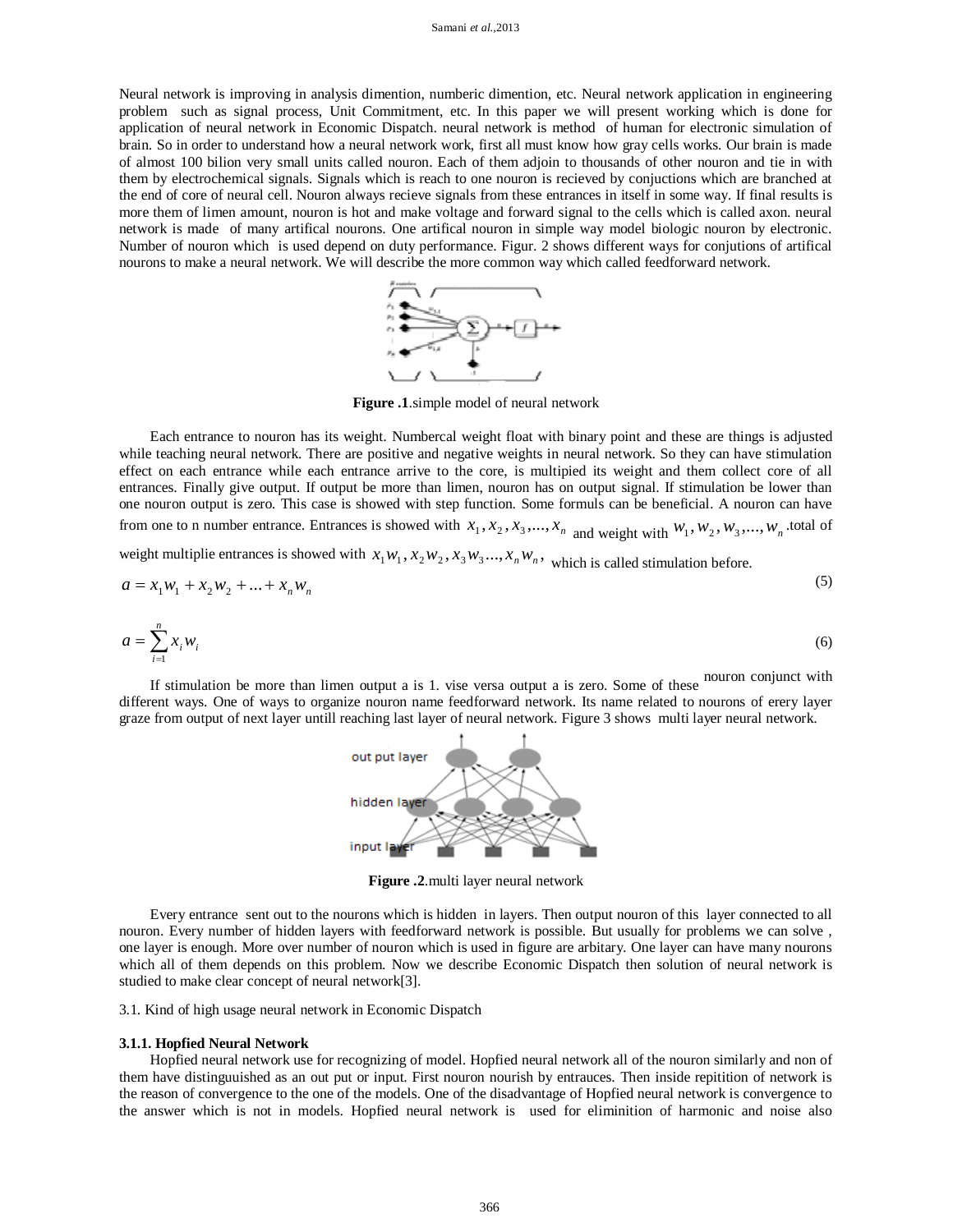recognizing rotten images. With devotion of desirable model to the absorbence spots of aim incident, areas of these spots be controlled. Fog 4 shows related chart to this network. Hopfied Algorithm has these steps:

First step: primitive amount of network with input

$$
p = \{-1,1\}^{s \times 1} \qquad a(0) = p \tag{7}
$$

second step: calculate ingredinate of memory matrix

$$
w_{ij} = \sum_{q=1}^{Q} pq^{q,i} \tag{8}
$$

third step: repitition of this formula untill attainment of convergence



#### **Figure .3.** Hopfied neural network

Some index paper about Hopfied neural network: in 1998 paper presented with subject of application on neural network to dynamic dispatch using multi processors by Y. Fukuyama and other partner[5]. in 2000 paper presented with subject of Adaptive Hopfield neural networks for economic load dispatch by Lee.K.Y and other partner[**6**].in 200**7** paper presented with subject of Augmened Lagrange Hopfied Network for Economic Dispatch by Jirawadee polprasert and other partner. This paper compound ALHN and ANN and test system is 13 untill 120 generator. This method is faster than Lambeda, GA [7]. in 2008 paper presented with subject of A Hopfield Solution to Economic Problem with Transmission Losses by F.Bemhamida and other partner. considering line losses in this paper. Test system is 15 generator. System is studied aspect thermal and with this method rate of solution is high[8]. in 2008 paper presented with subject of Application of Hopfield Neural Networks to Economic Environmental Dispatch(EED) by M.Benyahia and other partner. considering line losses in this paper. Test system is 6 generator.[9]. in 2009 paper presented with subject of Economic Dispatch with Emission and Transmission Constraints by augmented Lagrange Hopfield Network by Vo Ngoc Dieu and other partner. considering line losses and declivity rate in this paper. Test system is 1200 generator. Result show time of calculation and cost performence is lower [10]. in 2012 paper presented with subject of Economic dispatch with multiple fuel types by enhanced augmented Lagrange Hopfield network by Dieu Ngoc Vo and other partner.[11]. in 2007 paper presented with subject of A dynamic programming based fast computation Hopfield neural network for unit commitment and economic dispatch by S. Senthil Kumar and other partner.[12]. in 2007 paper presented with subject of On-line emission and economic load dispatch using adaptive Hopfield neural network by S. Balakrishnan and other partner.[13].

#### **3**.1**.2. Perceptron Neural Network**

for easy describe, we introduce one layer perceptron. prceptron nural ntwork is one of the first neural network which is used for learning. Meaning of learning is correction weight matrix and biyas vector by repeat. Rule of learning in prceptron nural ntwork is as below. Fig. 4 shows the related chart[14].

$$
w^{new} = w^{old} + \frac{1}{2}ep^{T}
$$
\n
$$
P^{new} = p^{old} + \frac{1}{2}ep^{T}
$$
\n(9)

$$
B^{new} = B^{old} + \frac{1}{2}e
$$

Perceptron algorithm include these steps: Frst step: constitution of input matrix

$$
p = [p^1 p^2 p^3 .... p^l]
$$
 (11)

Second step: constitution of output matrix

$$
T = [T^1 T^2 T^3 ... T^1]
$$
\n(12)

Third step: constitution of network output matrix

$$
V = [W \quad B] \tag{13}
$$

$$
Q = [q^1 q^2 q^3 ... q^l] \tag{14}
$$

$$
a = SSign(V \times Q)E \tag{15}
$$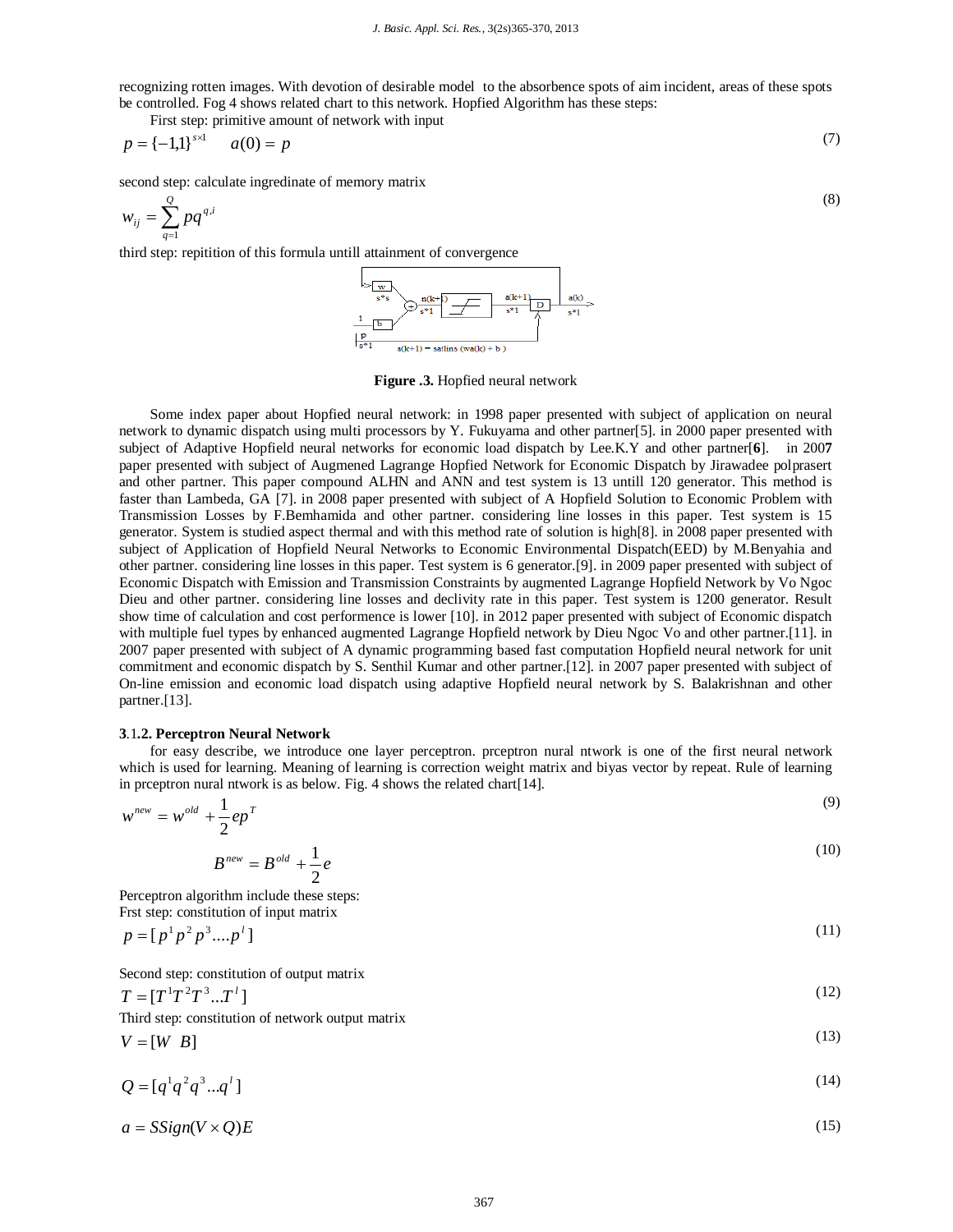Forth step: constitution of network error

 $E = T - A$  (16) Fifth step: aligment of network parameter

$$
V^{new} = V^{old} + \frac{1}{2}ep^{T}
$$
 (17)



**Figure .4**. Perceptron neural network

Some index paper about Perceptron neural network: in 2012 paper presented with subject of Application of Multi-Layered Perceptron Neural network(MLPNN) to Combined Economic and Emission Dispatch by J.Hamidi and other partner. considering line losses and emission  $NO<sub>x</sub>$  and  $SO<sub>2</sub>$  in this paper. Test system is thermal. result is compried with lambda and simple genetic and genetic[13].

#### **4. Describe some constraints in economic dispatch**

## **4.1. Emission constraints in economic dispatch**

Economic dispatch which was explained minimizes final cost but ignors enviromental production of  $NO_x$  and  $SO_2$ trepan maximom amount both of them. It is necessary due to enviromental condition consider this constraints in Economic dispatch. So we will present constraints formulization.

$$
MinC = W0F + W1Es + W2EN
$$
\n(18)

 $E<sub>S</sub>$  reagent for pollution amount SO<sub>2</sub> and  $E<sub>n</sub>$  reagent for pollution amount NO<sub>x</sub>

$$
E_{S} = \sum_{i=1}^{n} (d_{i} + e_{i} p_{i} + f_{i} p_{i}^{2})
$$
\n(19)

$$
E_n = \sum_{i=1}^n (g_i + h_i p_i + k_i p_i^2)
$$
 (20)

Now if we consider emission factors in zero we will reach to economic dispatch. If consider cost factors zero, just optimize  $NO<sub>x</sub>$  and  $SO<sub>2</sub>$  constraints. We can consider both of them at the same time[16]. Some index paper about Perceptron neural network: in 1999 paper presented with subject of A neural-based redispatch approach to dynamic generation allocation by R.H. Liang and other partners[17]. in 2007 paper presented with subject of A Novel Neural Network for Economic Load Dispatch with Environmental constraints by T. Sree Renga and other partners[18]. in 2008 paper presented with subject of A Novel EP Approach for Power Economic Dispatch with Valve-Point Effects and Multiple Fuel Options by P.S.Manoharan and other partners [19].

#### **4.2. Describe constraint of power transmition line in economic dispatch**

Classical economic dispatch can be with capacity constraint of power transmition line fig. 5 shows two areas of K and J generator.



Each area has espeicial production amount of itself.

$$
\sum_{i=1}^{j} P_i^1 = P_D^1 + P_{12}
$$
\n
$$
\sum_{i=1}^{k} P_i^2 = P_D^2 + P_{12}
$$
\n(22)

(21)

Constraint is as below: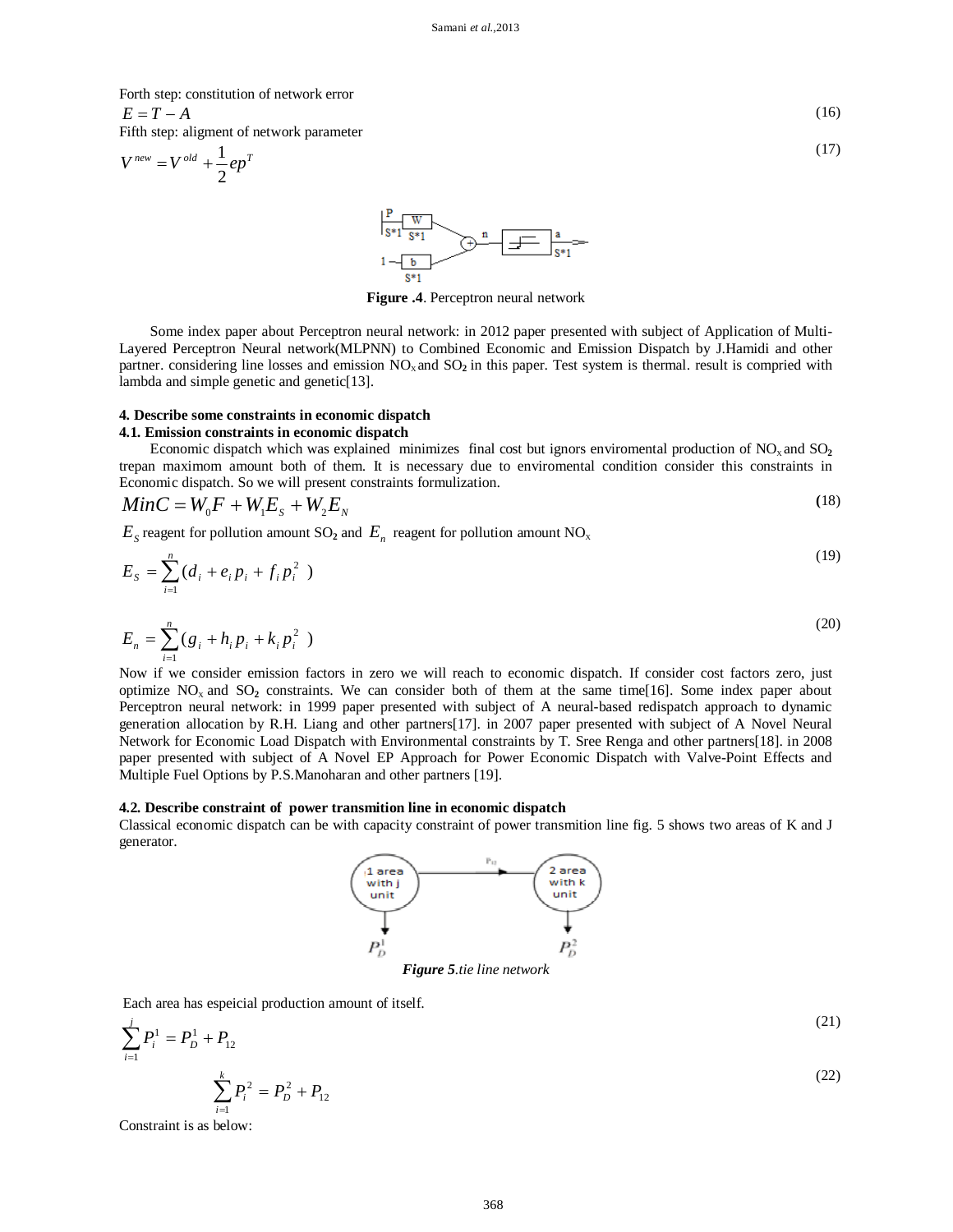$$
-P_{12}^{\max} \le P_{12} \le P_{12}^{\max} \tag{23}
$$

 $P_D^1$  and  $P_D^2$  are recommended load amount in area 1 and 2.  $P_{12}$  and  $P_{12}^{\text{max}}$  amount of power transmition and maximum transferable power between area 1 and 2 [20]. in 2002 paper presented with subject of Fuel constrained economic emission load dispatch using hopfield neural networks by M. Basu and other partners [21]. in 2001 paper presented with subject of Hopfield neural network approaches to economic dispatch problems by T Yalcinoz and other partners. Test system is 3 until 240[22]. in 2004 paper presented with subject of An efficient Hopfield network to solve economic dispatch problems with transmission system representation by Ivan.N. da.Silva and other partners. In this method transmission system said by linear equations of economic dispatch and Constraint. Inside paramaters are received by valid-subspace method. This paramaters ensure reaching to convergence point[23].

#### **5. Comparison result kind of methods with ANN for solve economic dispatch**

Study different test system in index paper help to researchers and scientists to choice the best method for solve economic dispatch. In this section comparison some of numberic result with different test system. Table. 1 shows comparison of total cost and calculation time for system with high units.

| <b>Table 1.</b> Humberly result ALTIN, OF |               |                 |                     |  |
|-------------------------------------------|---------------|-----------------|---------------------|--|
| Num.unit                                  | <b>Method</b> | Total. Cost(\$) | calculation time(s) |  |
| 80                                        | <b>OP</b>     | 287.852.85      | 0.45                |  |
|                                           | <b>ALHN</b>   | 287.852.90      | 0.18                |  |
| 160                                       | <b>OP</b>     | 575,705.70      | 2.97                |  |
|                                           | <b>ALHN</b>   | 575.705.80      | 0.33                |  |
| 240                                       | QP            | 863.558.54      | 10.05               |  |
|                                           | <b>ALHN</b>   | 863.558.70      | 0.64                |  |
| 320                                       | QP            | Impossible      | Impossible          |  |
|                                           | <b>ALHN</b>   | 1.151.411.60    | 3.40                |  |
| 400                                       | <b>OP</b>     | Impossible      | Impossible          |  |
|                                           | <b>ALHN</b>   | 1.439.264.50    | 5.33                |  |
| 800                                       | <b>OP</b>     | Impossible      | Impossible          |  |
|                                           | <b>ALHN</b>   | 2.878.529.03    | 18.65               |  |
| 1.200                                     | <b>OP</b>     | Impossible      | Impossible          |  |
|                                           | <b>ALHN</b>   | 4.317.793.53    | 66.49               |  |

|  | Table 1.numberic result ALHN, QP |  |  |  |
|--|----------------------------------|--|--|--|
|--|----------------------------------|--|--|--|

Table. 2 shows total cost and calculation time for systems which have 240 units.

| <b>Table 2.</b> Humbert result ALINN, OF, HINN |              |               |                   |                     |
|------------------------------------------------|--------------|---------------|-------------------|---------------------|
| Num.unit                                       | Load<br>(Mw) | <b>Method</b> | Total. Cost(\$/h) | calculation time(s) |
| 80                                             | 20           | <b>IHNN</b>   | 272.8             | 9.6                 |
|                                                |              | QP            | 272.8             | 0.39                |
|                                                |              | <b>ALNN</b>   | 272.8             | 0.07                |
| 120                                            | 31.5         | <b>IHNN</b>   | 432.6             | 35.2                |
|                                                |              | QP            | 431.8             | 1.23                |
|                                                |              | <b>ALNN</b>   | 431.8             | 0.22                |
| 160                                            | 41           | <b>IHNN</b>   | 560.7             | 67.6                |
|                                                |              | QP            | 559.6             | 2.78                |
|                                                |              | <b>ALNN</b>   | 559.6             | 0.27                |
| 240                                            | 57           | <b>IHNN</b>   | 774.98            | 289.5               |
|                                                |              | QP            | 770.55            | 10.14               |
|                                                |              | <b>ALNN</b>   | 770.55            | 0.32                |

#### Table 2. numberic result ALNN, OP, IHNN

Table. 3 shows comparison of total cost and calculation time for systems which 20 units.

| Table 3.numberic result N-RGEHNNGSQPGALHN |            |                   |                            |  |  |  |
|-------------------------------------------|------------|-------------------|----------------------------|--|--|--|
| method                                    | Losses(Mw) | Total. Cost(\$/h) | <b>Calculation time(s)</b> |  |  |  |
| $N-R$                                     | 93.76115   | 62.761.5          | 0.4                        |  |  |  |
| <b>EHNN</b>                               | 97.952     | 62.610.0          | 0.11                       |  |  |  |
| <b>SOP</b>                                | 91.952     | 62.456.6          | 2.13                       |  |  |  |
| AL <sub>HN</sub>                          | 92.012     | 62.456.7          | 0.096                      |  |  |  |

## **Conclusions**

According to a paper presented in different ways to economic dispatch is considered. neural network is a suitable method for solving this problem. Two kind of suitable neural network is Hopfied and Perceptron. This method like other suitable methods has constrains such as calculation time, etc. Some way presented as solution which improve accuracy and calculation time. neural network have easy performance, good accuracy is suitable. solving economic dispatch is better than before if combination with other algorithm such as genetic and etc.